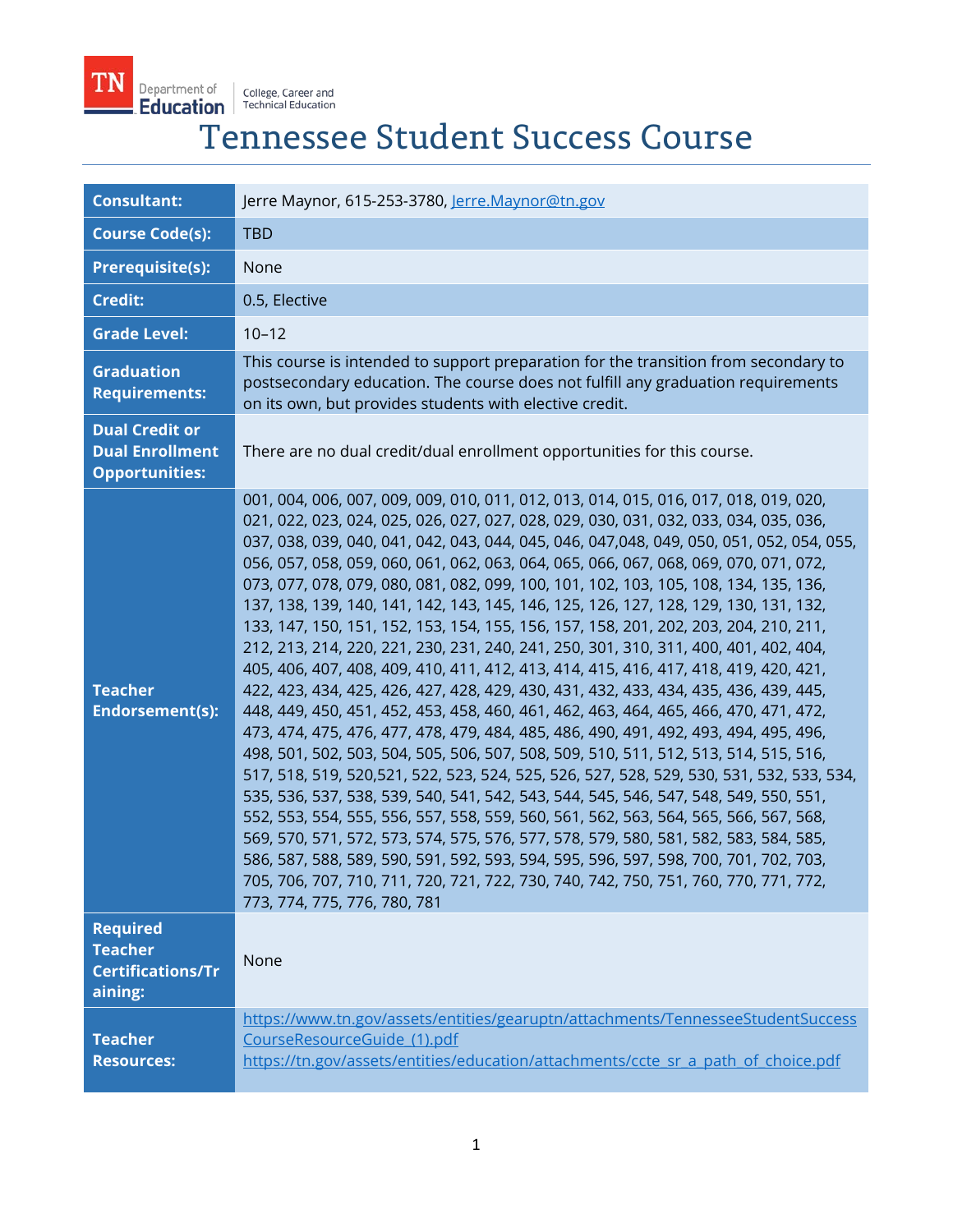

## **Course Description**

The *Tennessee Student Success Course* was developed through collaboration with the Tennessee Higher Education Commission (THEC) and the Tennessee College Access and Success Network. The Tennessee Student Success Course will provide students the opportunity to anticipate, plan, and prepare for a pathway of their choice and the associated challenges of successfully adapting to the academic, social, and financial demands of postsecondary education and/or training.

This course is intended to codify key knowledge, research, planning, and skill development that students in Tennessee need in order to successfully transition from high school to postsecondary education and training.

This course is designed as a 0.5 credit course.

## **Course Standards**

#### **Types of Postsecondary Education and Degrees**

- 1) Define the concept of college, and understand that "college" is not just a four-year residential university, but also includes technical and two-year colleges. Explain the correlation of postsecondary education to personal health, employment opportunities, and job satisfaction.
- 2) Demonstrate advanced navigation skills of CollegeforTN.org by utilizing its tools to identify postsecondary institutions that have specific characteristics including location, two-year or four-year school, public or private institution, on- or-off campus housing, and cost per credit hour.
- 3) Identify the types of colleges available in Tennessee (community college, private non-profit, public four-year, etc.) and describe the types of programs and degrees available at each school.
- 4) Demonstrate understanding of the concept of academic, financial, and social "fit" in postsecondary education by analyzing admissions requirements, costs, financial aid, course and major offerings, and/or support services for a variety of different types of schools.
- 5) Select an appropriate list of institutions to apply to given a specific aspiration and aligned goals and complete and submit applications for chosen institutions.

#### **Postsecondary Admissions and Financial Aid Application Processes**

- 6) Outline a timeline of the college admissions and financial aid application process that highlights admissions requirements and target deadlines for college applications and FAFSA completion.
- 7) Analyze a financial aid award letter and identity what type(s) of financial aid the student is awarded. Differentiate between an institution's "sticker price" and "net price" for sample students with different academic and socioeconomic backgrounds. Calculate the cost of attendance (net price), total awarded loans, total gift aid, and other forms of financial assistance (e.g. work-study, stipends). Identify any contingencies of the award letter such as if the aid is recurring, must be earned (i.e. work-study), and/or is dependent on academic progress (e.g. full-time enrollment, maintaining a specific GPA, submitting volunteer hours).
- 8) Differentiate the multiple types of financial aid available for postsecondary education, including state and federal loans and grants, and programs specific to Tennessee such as Lottery Scholarship and TN Promise. Summarize the academic, socioeconomic, and selection criteria requirements as well as the application processes for students to be awarded each type of financial aid.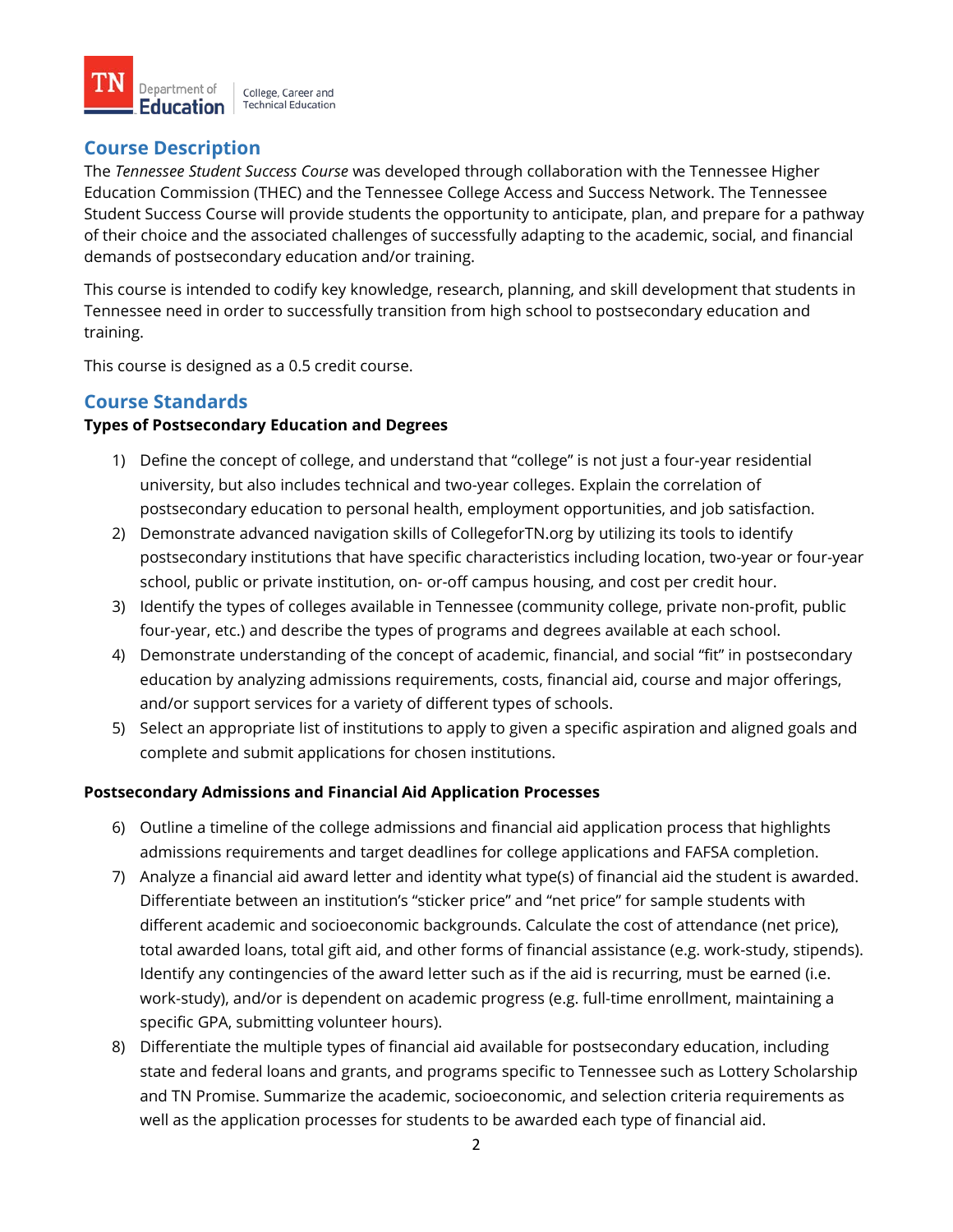

- 9) Describe, evaluate, and compare to national averages and/or standards the quality of the student outcomes of specific postsecondary institutions through analysis of publicly available data including but not limited to: graduation rate, retention rate, job placement rate, average salary after attending, percent of students paying down student debt, etc. using tools such as the U.S. Department of Education's College Scorecard [\(https://collegescorecard.ed.gov/\)](https://collegescorecard.ed.gov/).
- 10) Complete a free applications for federal student aid (FAFSA) application, as well as other appropriate financial aid and scholarship applications, by associated deadlines.

#### **Postsecondary Success**

- 11) Investigate one or multiple postsecondary pathways of personal (student) choice determining specific postsecondary training required, relevant early postsecondary opportunities or industry certifications, variety of careers available for candidates with intended postsecondary training, and job outlook for related industries and careers based on labor market data. Describe the enrollment process, procedure for declaring a major/concentration/certification, campus housing and meal plan options, campus resources, and student support services for the different types of institutions including Tennessee College of Applied Technology, community college, and four-year college.
- 12) Demonstrate fluency of associated higher education vocabulary terms including but not limited to bursar's office, deans, academic chairs, registrar, office hours, academic standing, credit hours, classification, colleges of study (e.g. liberal arts), etc.
- 13) Differentiate between the procedural norms of a high school and postsecondary institution, for example, how to communicate with instructors/professors, register for classes, request tutoring or academic support, request classroom accommodations based on specific learning need, create and select courses in consultation with an advisor, and plan for large assignments.
- 14) Consider the personal responsibilities required for postsecondary academic success including academic honesty, time management, organization and effective communication. Develop strategies to fulfill each type of responsibility, citing advice from college students, professors, and additional content experts.
- 15) Distinguish between a growth and fixed mindset, and the attributed characteristics of each type of mindset of intelligence. Devise strategies to foster a growth mindset.

# **Aligned Tennessee Academic Standards**

## **Tennessee Academic Standards for English Language Arts**

Student assignments, projects, papers, presentations, assessments, and other course deliverables should be aligned to appropriate, rigorous grade-level standards including but not limited to the following academic standards for English Language Arts.

#### **Language**

• 11-12.L.CSE.1 Demonstrate command of the conventions of standard English grammar and usage when writing or speaking; consider complex and contested matters of usage and convention.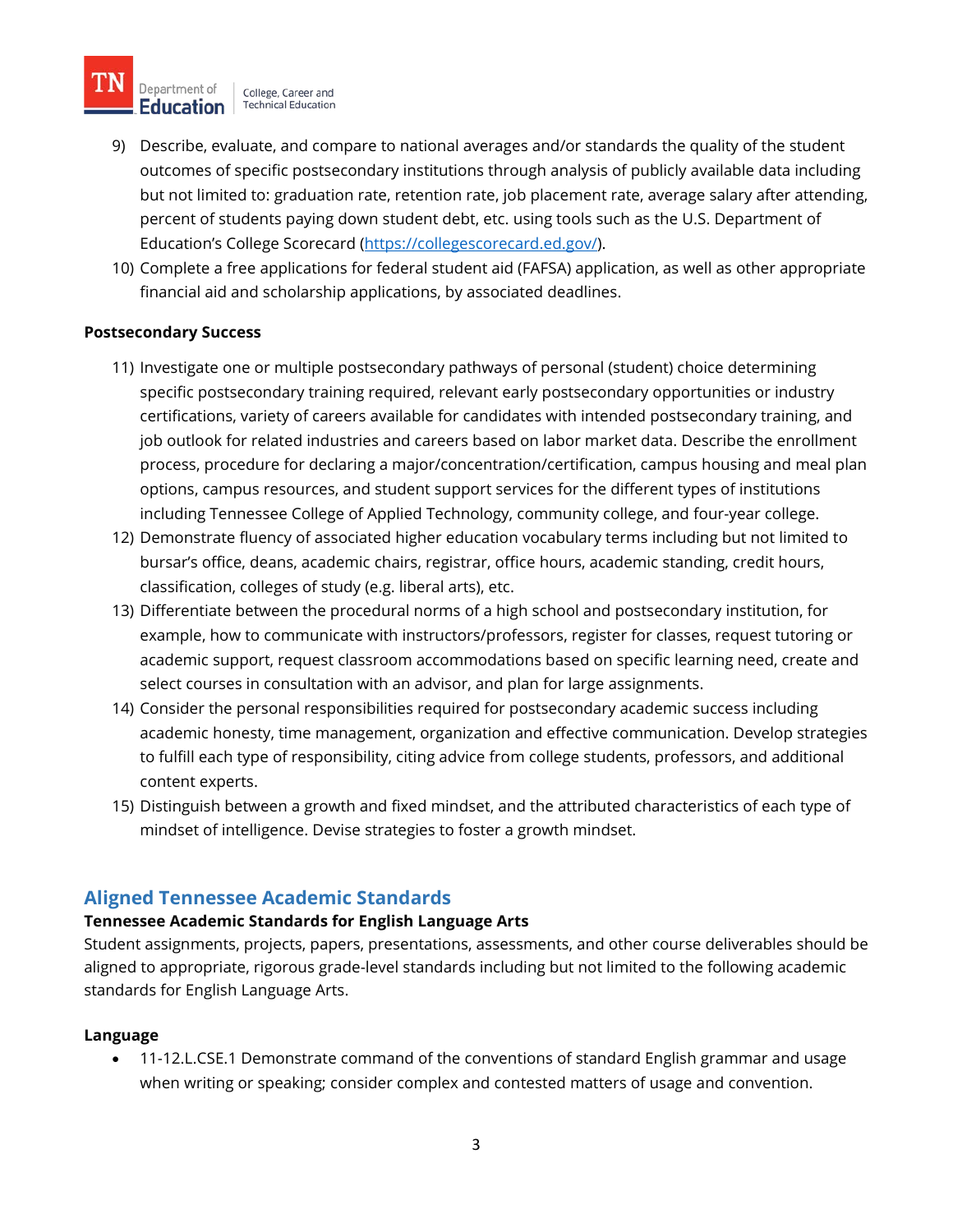Department of College, Career and **Education** Fechnical Education

- 11-12.L.KL.3 Apply knowledge of language to understand how language functions in different contexts, to make effective choices for meaning or style, and to comprehend more fully when reading or listening; consult references for guidance, and apply an understanding of syntax to the study of complex texts.
- 11-12.L.VAU.5 Demonstrate understanding of figurative language, word relationships, and nuances in word meanings in grades 11-12 reading and content; interpret figures of speech in context and analyze their role in a text; analyze nuances in the meaning of words with similar denotations.
- 11-12.L.VAU.6 Acquire and accurately use general academic and domain-specific words and phrases sufficient for reading, writing, speaking, and listening at the post-secondary and workforce readiness level; demonstrate independence in building vocabulary knowledge when considering a word or phrase important to comprehension or expression.

#### **Reading**

- 11-12.RI.CS.4 Determine the meaning of words and phrases as they are used in a text, including figurative, connotative, and technical meanings; analyze how an author uses and refines the meaning of a key term or terms over the course of a text.
- 11-12.RI.IKI.7 Evaluate the topic or subject in multiple diverse formats and media.

## **Speaking & Listening**

- 11-12.SL.CC.1 Initiate and participate effectively with varied partners in a range of collaborative discussions on appropriate 11<sup>th</sup>-12<sup>th</sup> grade topics, texts, and issues, building on others' ideas and expressing their own clearly and persuasively.
- 11-12.SL.CC.2 Integrate multiple sources of information presented in diverse media formats in order to make informed decisions and solve problems; evaluate the credibility and accuracy of each source and note any discrepancies among the data.
- 11-12.SL.PKI.4 Present information, findings, and supporting evidence, conveying a clear and distinct perspective so that listeners can follow the line of reasoning; address alternative or opposing perspectives; and organize and develop substance and style appropriate to task, purpose, and audience.
- 11-12.SL.PKI.5 Make strategic use of digital media and visual displays in presentations to enhance understanding of findings, reasoning, and evidence and to add interest.
- 11-12.SL.PKI.6 Adapt speech to a variety of contexts and tasks, demonstrating command of formal English when indicated or appropriate.